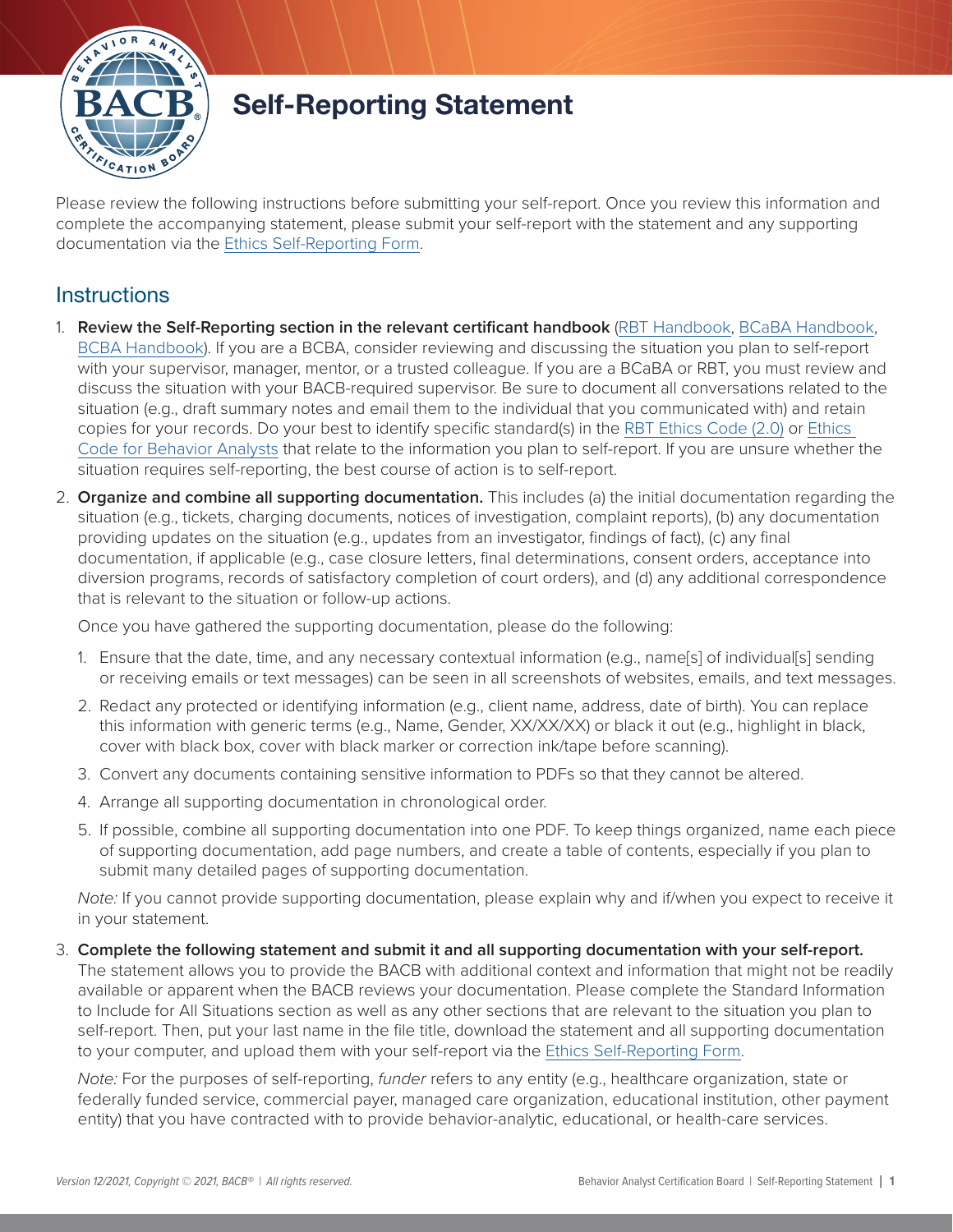## Standard Information to Include for All Situations

| Certification Status: □ Applicant □ Certificant                                                                                                                                                  |
|--------------------------------------------------------------------------------------------------------------------------------------------------------------------------------------------------|
|                                                                                                                                                                                                  |
| Certification Type: RBT BCaBA BCBA BCBA-D                                                                                                                                                        |
|                                                                                                                                                                                                  |
| Name of Current Company, Organization, or Employer (if Different): [18] Name of Current Company, Organization, or Employer (if Different):                                                       |
|                                                                                                                                                                                                  |
|                                                                                                                                                                                                  |
| 1. If you are self-reporting past the 30-day requirement, provide a brief explanation for the delay:                                                                                             |
|                                                                                                                                                                                                  |
| 2. Were clients involved in the situation? $\Box$ YES $\Box$ NO                                                                                                                                  |
| 3. Did the situation occur during the workday (e.g., while driving between clients, before or after clients were<br>present at a clinic, during staff training, during service delivery)? VES NO |
| 4. Were other vulnerable individuals (e.g., children, older adults) involved or present? $\Box$ YES $\Box$ NO                                                                                    |
| 5. Were drugs or alcohol involved? $\Box$ YES $\Box$ NO                                                                                                                                          |
| 6. Did you notify anyone about the situation (e.g., supervisor, employer, licensure board)? $\Box$ YES<br>I INO                                                                                  |
| 7. Were the police involved? $\Box$ YES $\Box$ NO                                                                                                                                                |
| 8. Was any medical treatment required for you or anyone else involved? $\Box$ YES $\Box$ NO                                                                                                      |
| 9. Briefly describe the situation:                                                                                                                                                               |
|                                                                                                                                                                                                  |
| 10. Briefly describe any actions you have taken to address the situation (if applicable):                                                                                                        |
|                                                                                                                                                                                                  |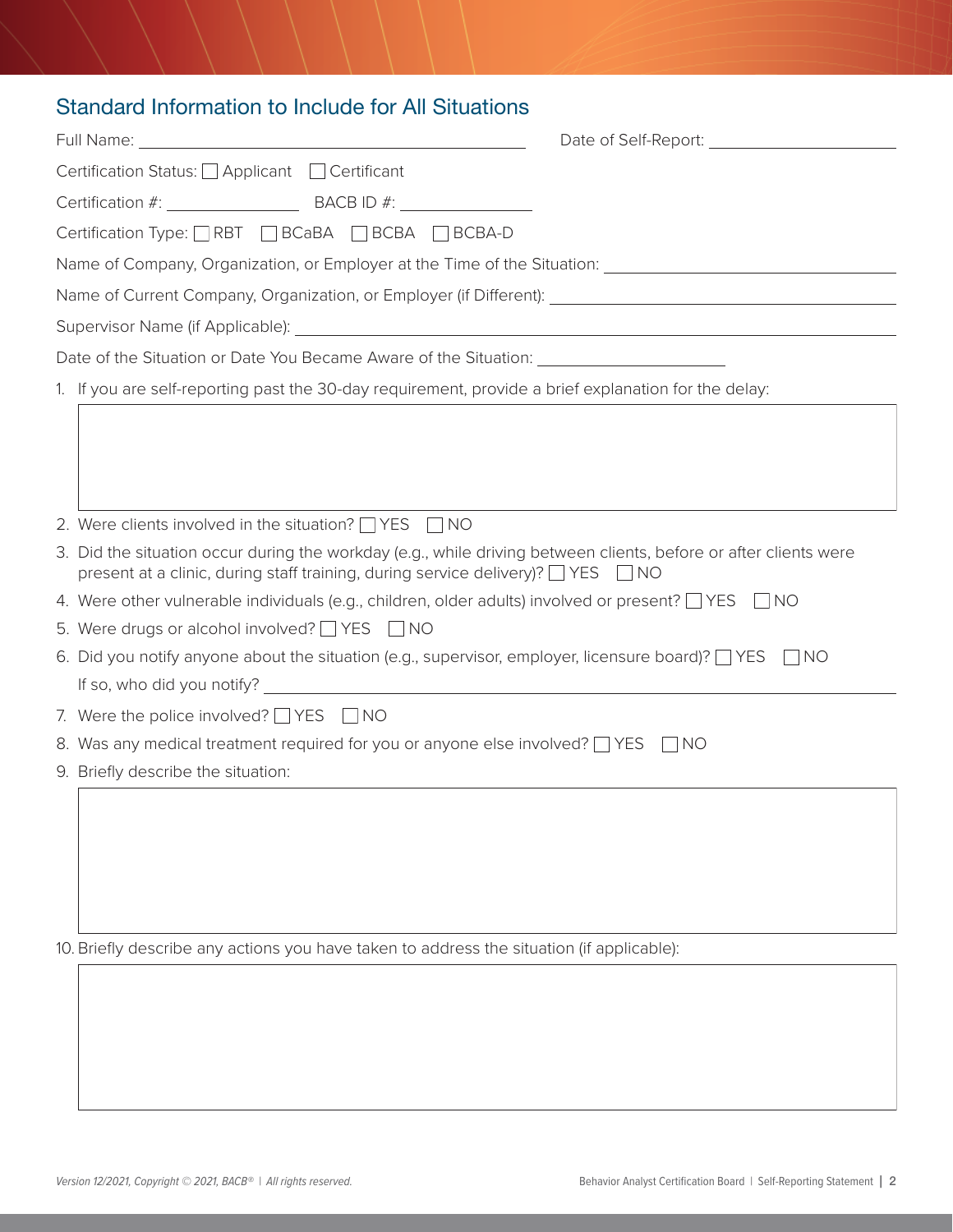| 11. Briefly list and describe the documents you will provide with your submission. If documentation is unavailable, |
|---------------------------------------------------------------------------------------------------------------------|
| please explain why it is unavailable and if/when you expect to receive it:                                          |

*Please complete the following section(s) if applicable.*

#### Information to Include if the Situation is Related to a Physical or Mental Health Condition or Substance Use Disorder

1. This self-report is related to the following (check all that apply):

□ Physical Health Condition □ Mental Health Condition □ Substance Use Disorder

- 2. Do you currently have a care provider for your physical or mental health condition or substance use disorder?  $\Box$  YES  $\Box$  NO
- 3. Do you or your care provider (if applicable) believe that your physical or mental health condition or substance use disorder poses a risk to your ability to provide services safely and competently?  $\Box$  YES  $\Box$  NO

If so, briefly describe the risk:

Briefly describe any actions you have taken to avoid the risk (e.g., modified work activities, not providing direct services):

4. Did your care provider recommend that you self-report?  $\Box$  YES  $\Box$  NO

5. Do you have an active and effective care plan in place?  $\Box$  YES  $\Box$  NO

|  |  |  |  |  |  |  |  | 6. Do you have an active care plan in place that is no longer effective? $\Box$ YES $\Box$ NO |  |  |
|--|--|--|--|--|--|--|--|-----------------------------------------------------------------------------------------------|--|--|
|--|--|--|--|--|--|--|--|-----------------------------------------------------------------------------------------------|--|--|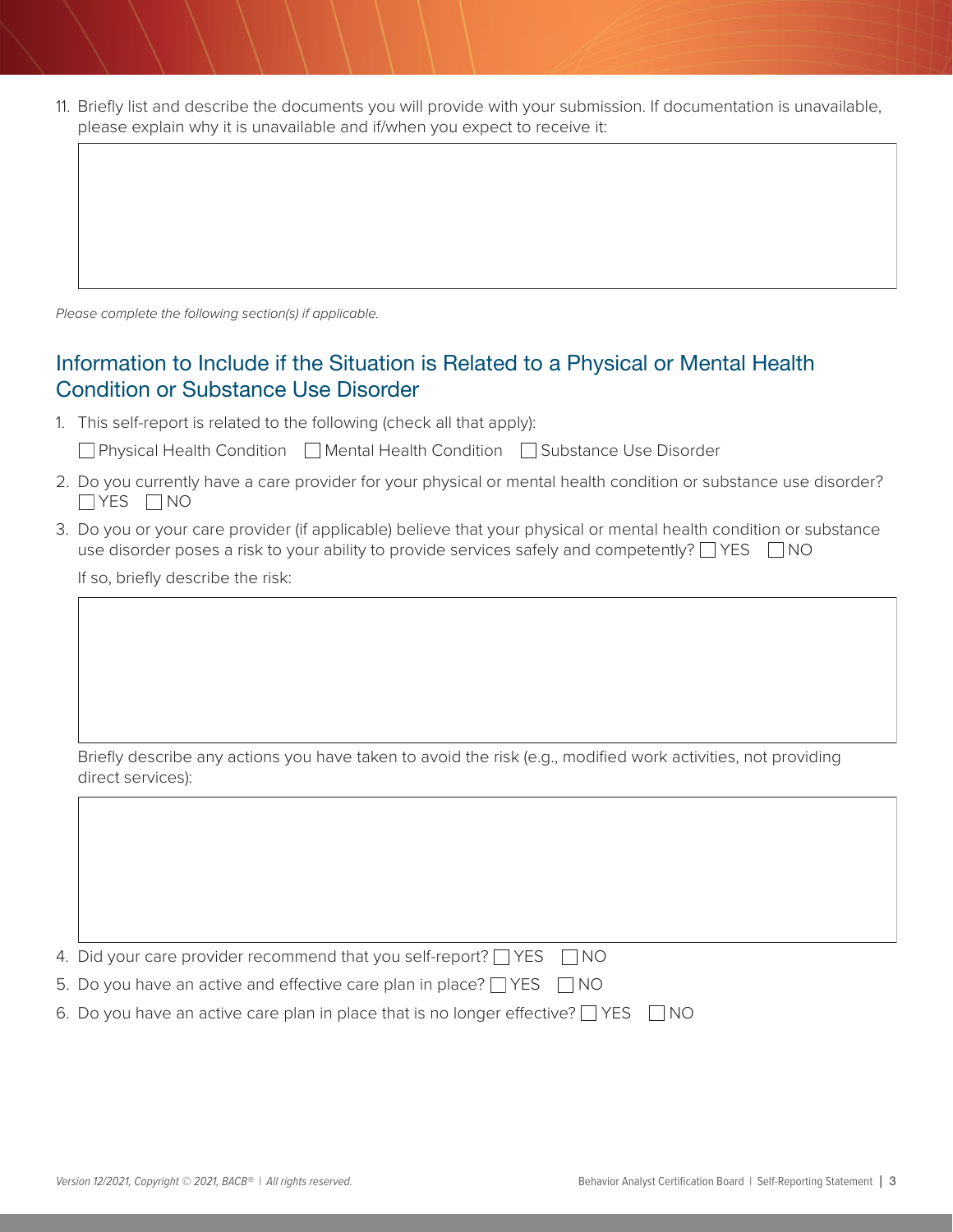7. Have you been voluntarily or involuntarily hospitalized or placed in a treatment facility (e.g., in-patient, intensive out-patient) because of your physical or mental health condition or substance use disorder? THES THO

If so, briefly describe the situation (e.g., when it occurred, the duration, the outcome):

8. Describe any diversion or treatment plans assigned to you in accordance with a court of law or by a license or credential held by you in any profession:

*Please complete the following section(s) if applicable.*

#### Information to Include if the Situation is Related to an Investigation

- 1. Name of the Entity Responsible for Conducting the Investigation:
- 2. Name and Contact Information of the Individual Conducting the Investigation (if available):

3. Describe what prompted the investigation (e.g., complaint, internal audit, your self-report to the entity):

4. Is the investigation related to abuse (e.g., physical, sexual), neglect, harassment, or another action that caused or could cause harm to an individual?  $\Box$  YES  $\Box$  NO

5. Is the investigation related to fraud or theft?  $\Box$  YES  $\Box$  NO